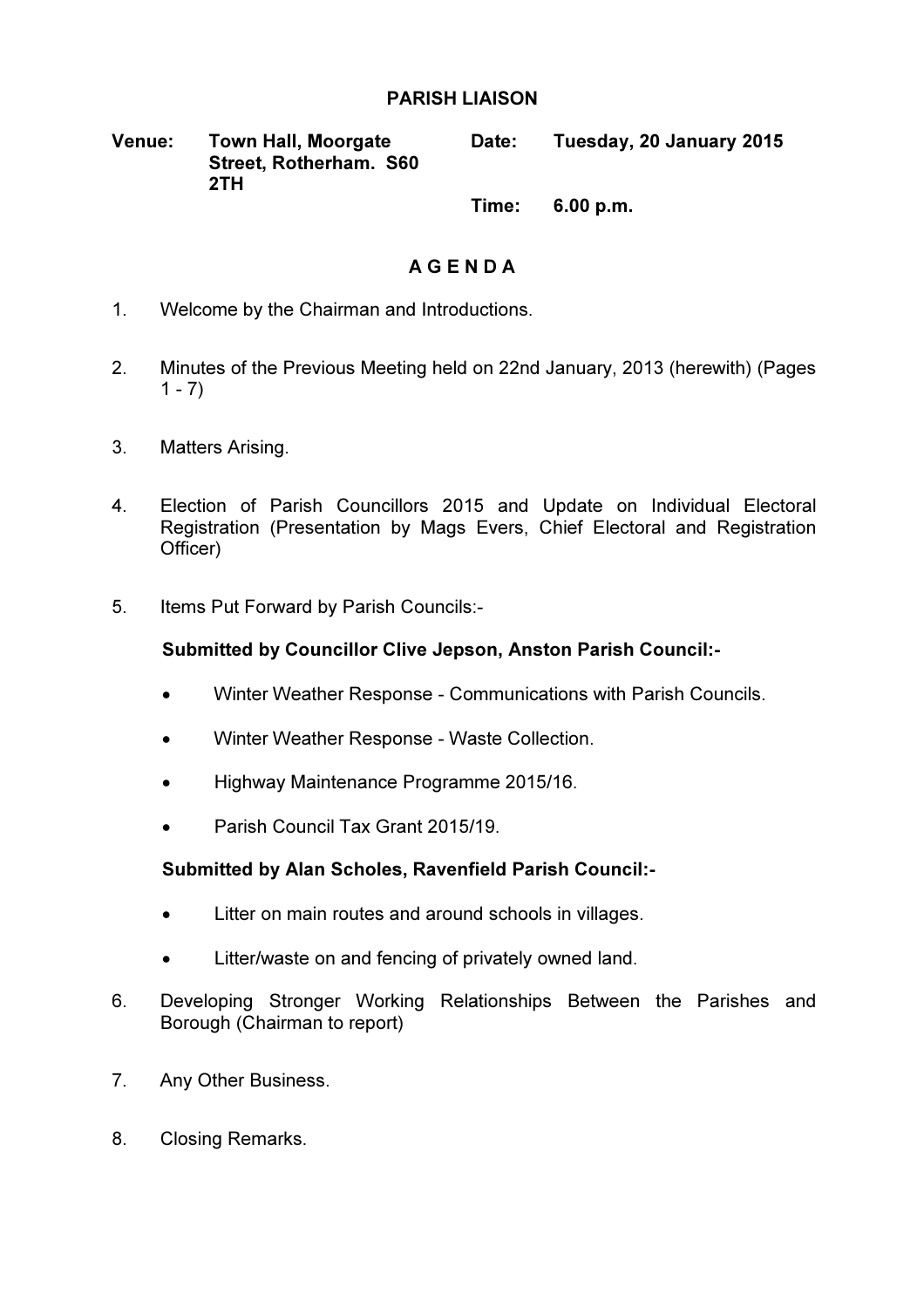#### PARISH LIAISON TUESDAY, 22ND JANUARY, 2013

### Present:-

Councillor Gerald Smith (in the Chair) and representatives of the following Parish and Town Councils:-

| Councillors J. Dalton, C. Jepson and S. Thornton and |  |
|------------------------------------------------------|--|
| Mr. M. Gazur (Parish Clerk)                          |  |
| Councillor L. Pitchley and Mr. A. Hodkin (Parish     |  |
| Clerk)                                               |  |
| Councillors D. Hughes and B. Jolly                   |  |
| Councillors Barker, McIvor and J. P. Wardle and Mrs. |  |
| K. Amies (Parish Clerk)                              |  |
| <b>Councillor C. Beaumont</b>                        |  |
| Councillors N. Pearson, D. Rowley and C. H. Ward     |  |
| and Mr. A. V. Scholes (Parish Clerk)                 |  |
| <b>Councillor D. Bates</b>                           |  |
| Councillor S. E. Ellis                               |  |
| Councillors J. E. Sherratt and R. Swann              |  |
|                                                      |  |

Also in attendance:- Karl Battersby (Strategic Director of Environment and Development Services) and Andy Duncan (Planning Policy Manager)

#### 23. WELCOME AND INTRODUCTION

The Chairman welcomed everyone to the meeting.

## 24. THE NEXT STEPS FOR THE ROTHERHAM LOCAL PLAN

The Planning Policy Manager presented information about the progress of the Rotherham Local Plan, highlighting the following issues:-

(a) Local Plan information

: long term planning for the future prosperity of the area;

: the decent homes initiative;

: protection of the environment;

: 'deciding our own destiny' and setting a local target for house building;

: the increase in the price of housing and also house sales reducing because of the state of the economy;

: more people are now on the Borough Council's housing waiting list;

: a local study of the Dinnington, Anston and Laughton Common area has revealed a limited supply of housing and social housing;

: the Local Plan Core Strategy will cover the next 15 years;

: development is to take place in the Rotherham urban area (Bassingthorpe Farm site at Greasbrough);

: significant development is also happening at Waverley;

: some growth of housing development will take place in principal settlements, eg: Dinnington, Wath-upon-Dearne, Brampton Bierlow,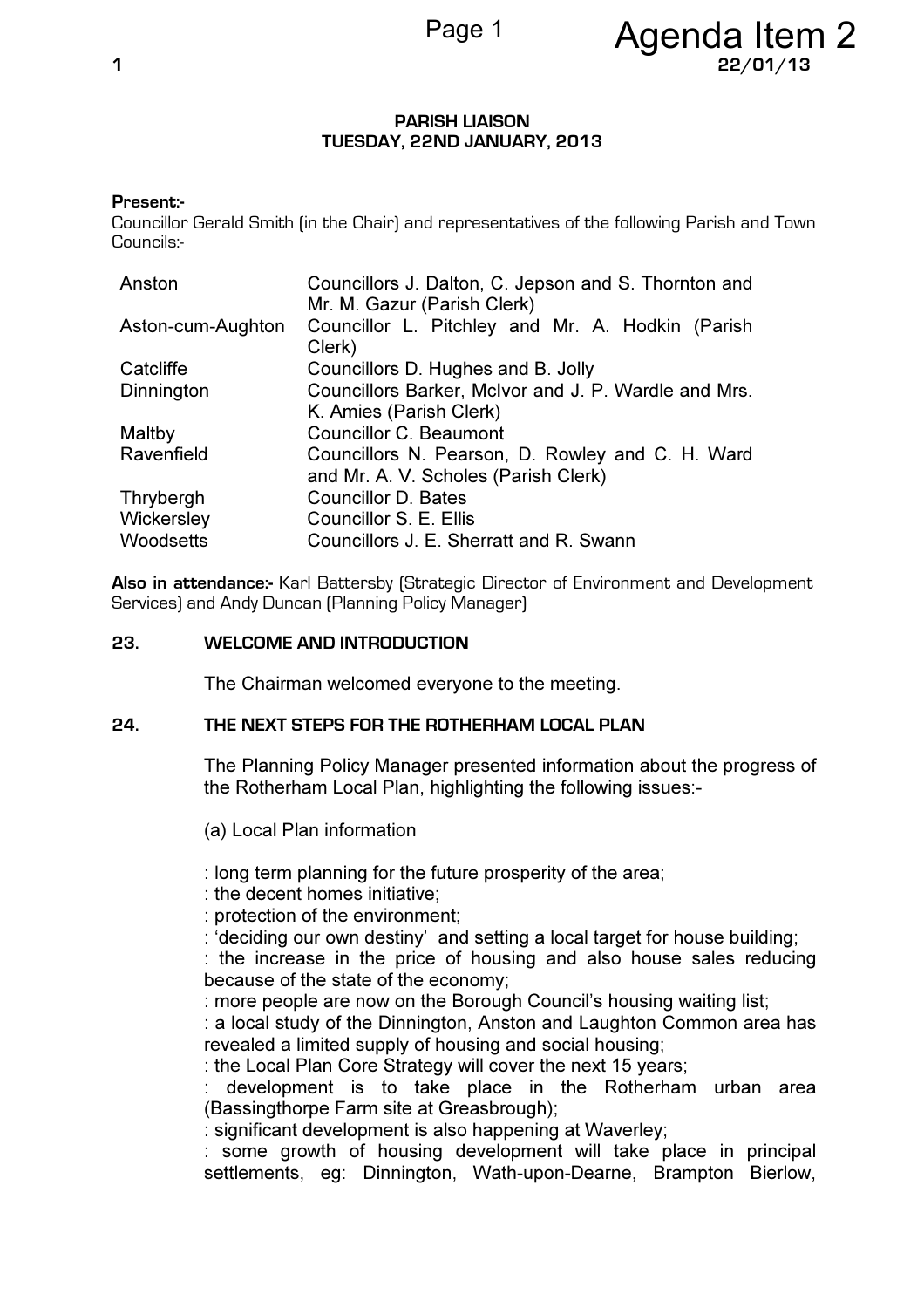Bramley and Wickersley;

: the Sites and Policies document will specify sites for development, the policies will inform future decisions on applications for planning permission and will include information about conservation areas and sites of special scientific interest;

(b) Consultation about the Local Plan

: consultation will take place with Elected Members, Parish Councils, Area Assemblies, the general public and the local media;

: there will be improved pre-publicity about consultation events, including the use of email messages and letters sent to consultees;

: there will be the use of web-based consultation;

: stakeholder seminars will take place, as well as workshops and public drop-in sessions; there will be various meetings, perhaps jointly with several Parish Councils in one area;

: the Borough Council was asking how best to engage with Parish Councils in considering the Local Plan

(c) Progress to be made during 2013

: consultation about the Core Strategy and the focused changes which have been made to the document;

: consultation about the Sites and Policies document;

: submission of the Core Strategy to HM Government, after which there will be the public examination of the document, probably during the Summer 2013;

: adoption of the Core Strategy later in the year;

: consultation at the time of publication of the Sites and Policies document.

## 25. QUESTIONS

After the presentation, discussion took place on the following issues raised by the Parish Councils' representatives:-

(a) (Dinnington) The Dinnington Green Belt Group has engaged in dialogue with the Borough Council's Planning Service, in the past and now question whether in fact any material change is being made to the Core Strategy and to the strategic housing land availability assessment; there is a shortage of social housing in the Anston and Dinnington area and emphasis ought to be placed on the provision of social housing for Rotherham people, rather than for people from elsewhere; is it the case that any land taken from the existing green belt is more likely to be used for larger, executive-style housing, than for social housing?

In response, it was acknowledged that there has been a constructive dialogue between the Borough Council and the Dinnington Green Belt Group. Ultimately, local planning authorities will be allowed to establish their own targets for future housing development. Rotherham and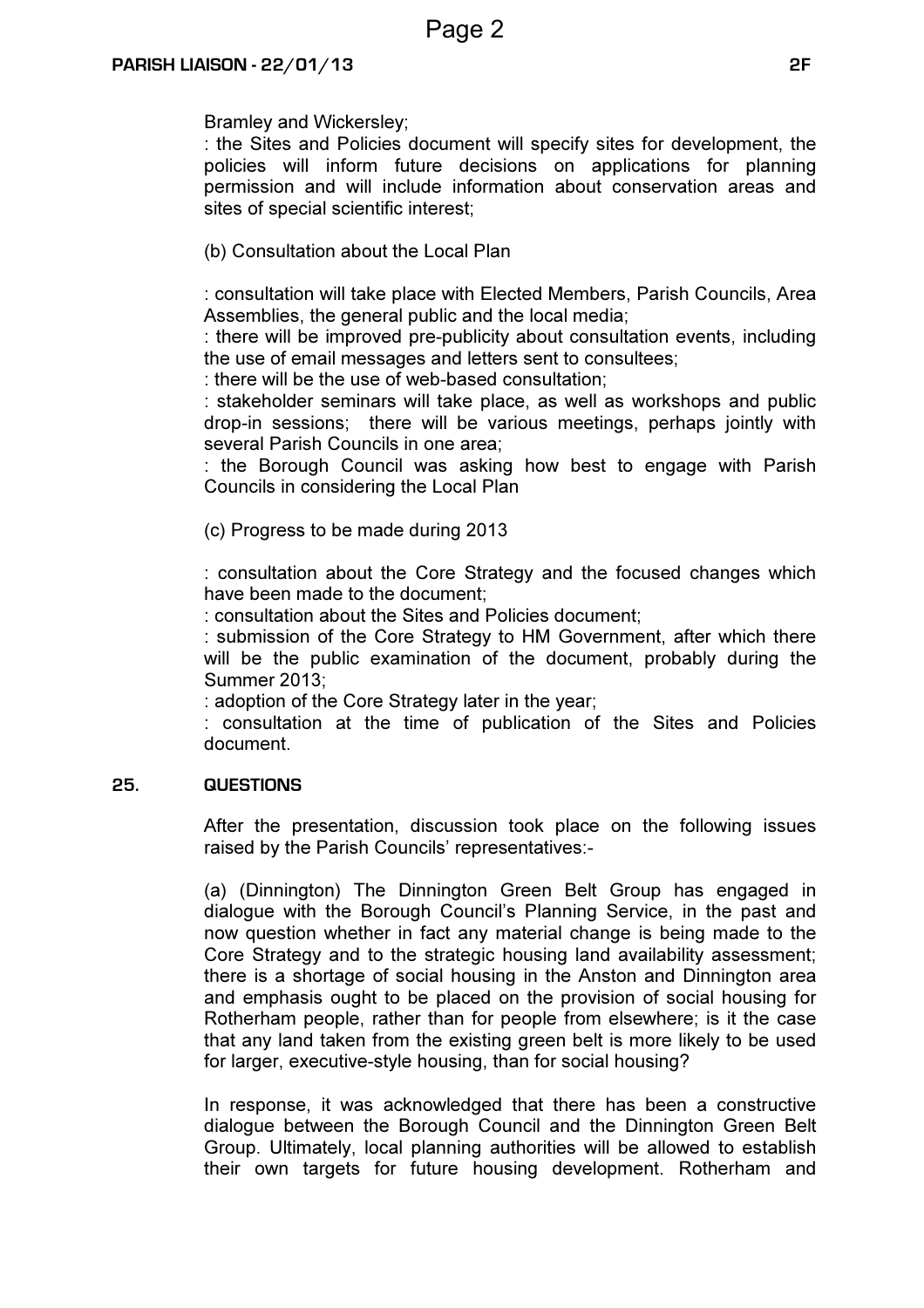Sheffield are closely linked in terms of the economy and the housing market. Private house builders are required, via their planning permissions, to provide a minimum amount of affordable housing. The focused changes have revealed that, whilst some 1,300 houses are to be built in the Anston and Dinnington area, over a period of 15 years, the net increase resulting from the Core Strategy focused changes will be 40 additional houses, a factor which is regarded as having a minimal impact.

(b) (Dinnington) An issue concerning the environment and the availability of cultural and recreational facilities.

In response, assessments are always made of the environmental impact of new development; of the impact upon agricultural land; the nearness of housing to transport corridors; however, the planning process is not an exact science and is always a balance between the impact on the environment and providing homes and jobs in the best locations.

(c) (Wickersley) A request made for specific detail about future house building in the Bramley, Ravenfield and Wickersley area, which is very attractive to prospective developers. In reply, it was emphasised that the expected Borough-wide distribution of new housing would not be altered simply to accommodate high demand in specific districts. The requested information will be provided.

(d) (Wickersley) A reference to the community infrastructure levy (CIL), which will replace the current 'community gain' achieved by the use of Section 106 agreements as part of planning permissions. How will Parish Councils be able to benefit from the new levy ? Would the levy be channelled into areas by means of the Borough Council Area Assemblies, or will use be made of the local knowledge of Parish Councils?

In response, it is anticipated that this issue will be included in future public consultation exercises, as the Core Strategy must be in place before the CIL system is introduced. Early experience of the levy (eg: Newark and Sherwood District Council) has shown that the system has not provided significant amounts of money, because of the current recession.

(e) (Wickersley) Will there be a strategic focus to the consultation about specific sites, during the Spring 2013? Previously, it has appeared to be a haphazard method, examining some sites which are not obviously attached to a particular community.

In reply, it was noted that the previous consultation, especially on specific sites in Dinnington, had not engendered a very positive response. In 2013, a smaller range of sites will be the subject of the consultation process, which will also include issues such as transportation planning, biodiversity etc. It is expected that local knowledge and the views of the public will be very informative to the whole process. However, it is inevitable that the process will stimulate some forceful reactions.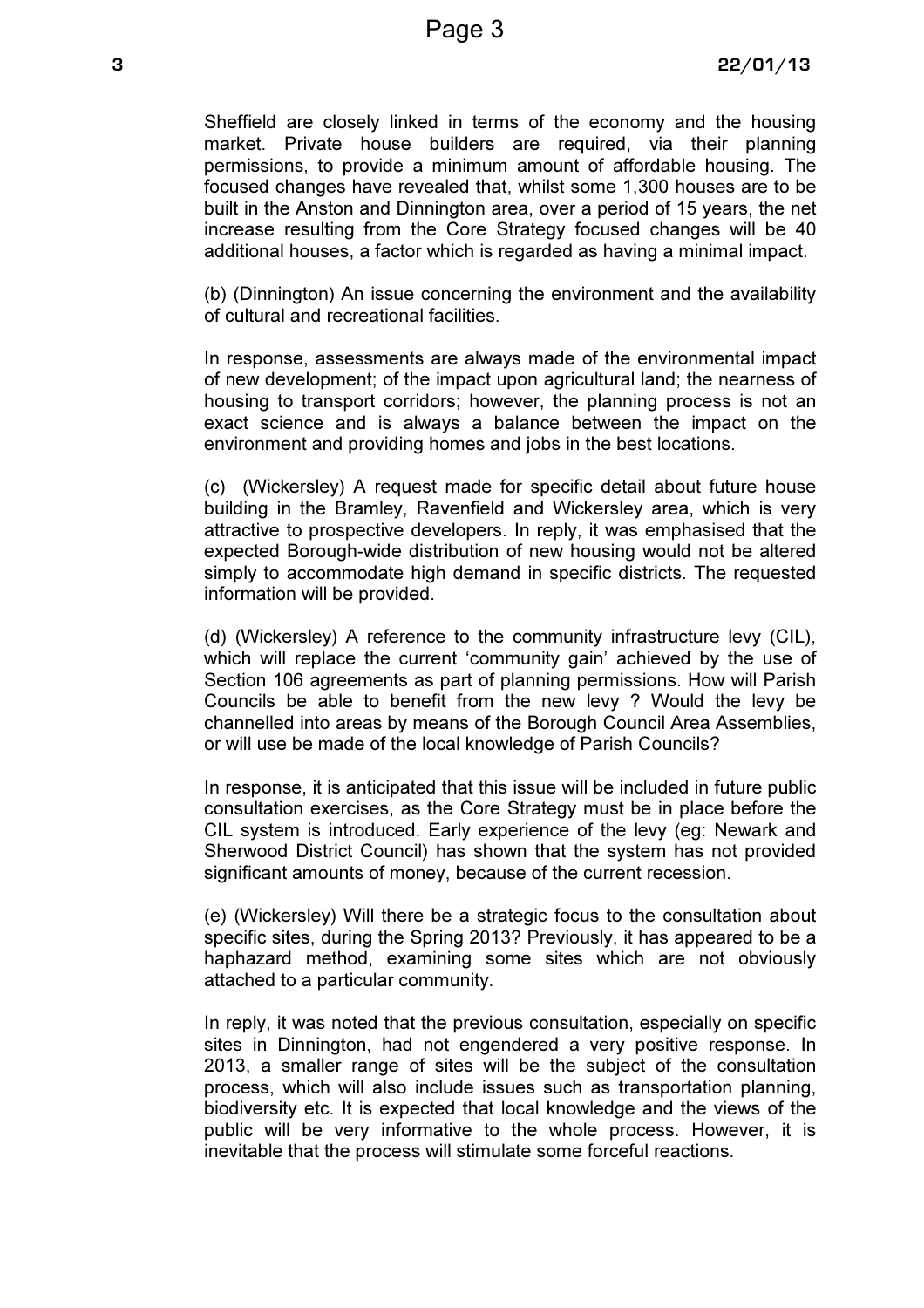(f) (Wickersley) Attendance at consultation meetings? The Planning Service will respond to reasonable and manageable demand, in terms of attendance at Parish Council meetings, public meetings etc. It will be helpful if some Parish Councils are willing to group together in one joint meeting, so as to make best use of the Council's limited staffing resources.

(g) (Anston) A criticism of the Core Strategy changes as they affect Anston and Dinnington, making reference to recent development in Laughton Common, the White City and elsewhere in Dinnington and Monksbridge.

In response, it is acknowledged that there has been a shortfall in new house building in the Rotherham Borough area, in recent years. Repeating an earlier reply, the net increase resulting from the Core Strategy focused changes will be 40 additional houses in the Anston and Dinnington area, which is regarded as having a minimal impact. In order to make up that shortfall, there will inevitably be some development on existing green belt land.

(h) (Anston) Parish Councillors have continual contact with the public. Therefore, it will be very helpful to receive more up-to-date information about the contents of the Local Plan.

Response – meetings such as this one are useful in disseminating information.

(i) (Ravenfield) A concern about the changes to the figures for future house building. The impact of new development appears to be much greater in Parish areas. Is there a deliberate policy to develop green belt land?

In response, reference was made to the large development in the urban area of Waverley. The Core Strategy has a principal objective to be clear about the release of any green belt land.

(j) (Anston) Has the projected figure for new housing at Waverley reduced?

Response – No. The number of houses for Waverley is fixed as it has planning permission. As the numbers for other areas have increased slightly, the percentage of growth for Waverley as part of the overall Borough-wide target has reduced.

(k) (Ravenfield) Awaiting sight of the maps and proposals for specific sites. There is concern that Ravenfield may be swamped by significant future development, depending upon the contents of the sites and policies document.

Response – debate about specific sites will happen later in 2013. No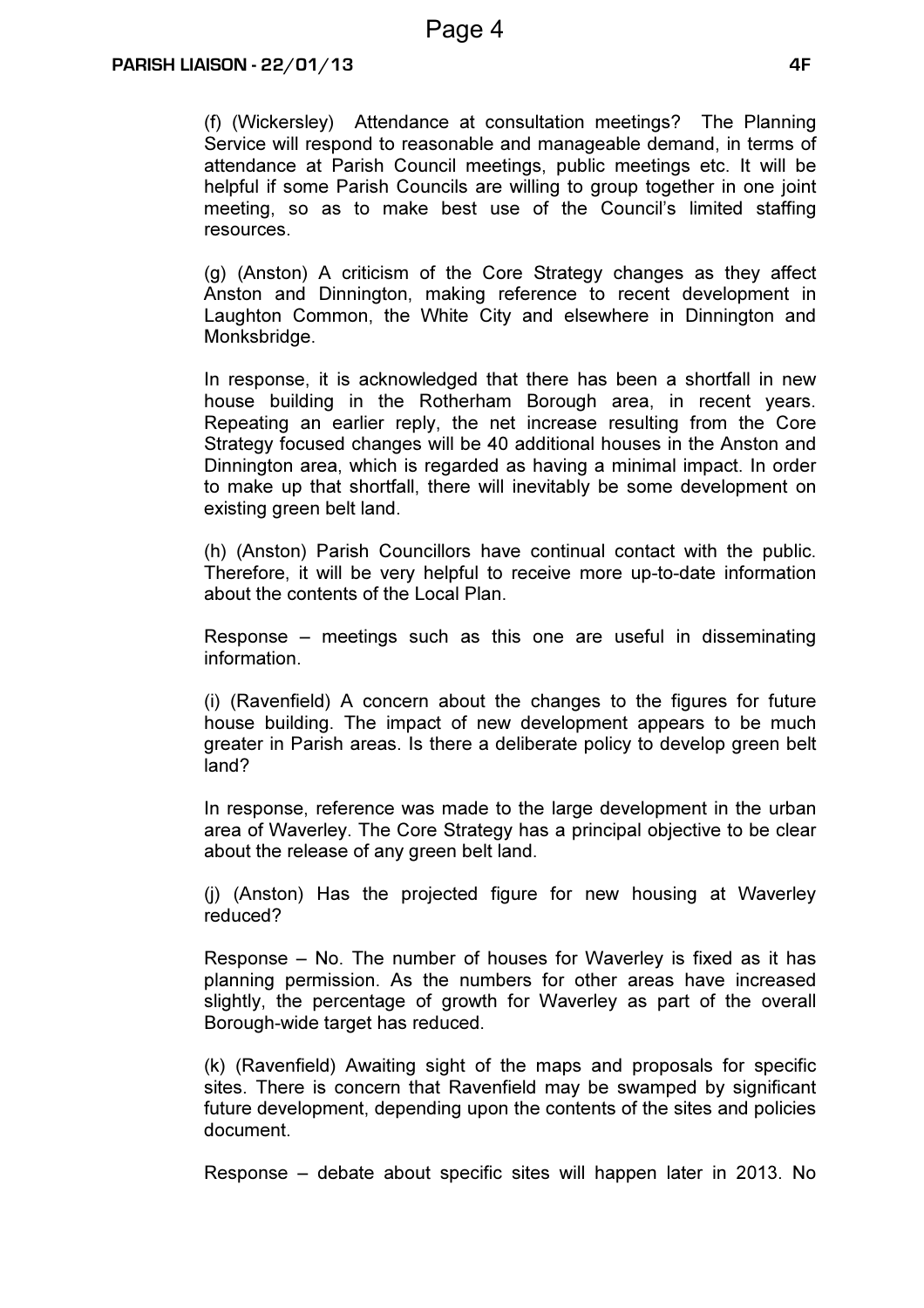views have yet been formed about specific sites and there will be discussions with local people. The Borough Council does receive some pressure from individual landowners who may aspire to sell land for development.

(l) (Anston) An issue about the use of green belt land and a question about the quantity of green belt land around the Anston area.

Reply - the need to preserve green belt land is acknowledged; the Local Plan will be used to earmark 'safeguarded land', whereby sites within the green belt are to be protected; on approval of the Local Plan, the green belt allocation of land will remain unaltered for the 15 years life of the Plan; safeguarded land would only be considered for release after a full review of the Local Plan.

(m) (Wickersley) Will land be released from the green belt if targets for new housing are not achieved ? When would 'safeguarded' green belt land be used for development ?

In response, it was noted that 'safeguarded' green belt land is to be held in reserve. Any release and reallocation of such land for development will require a review of the Core Strategy and a public consultation exercise. If the current economic recession persists for several more years, it is unlikely that any green belt land will have to be released in that time, because of the reduced amount of new house building taking place.

(n) (Anston) How is a site brought forward for development, because some sites may be deemed unsuitable for specific types of development?

Response – a process of examining draft proposals for site development; sometimes landowners will apply pressure to have their land assessed for development; a developer will submit an application for planning permission; the Planning Service also identifies suitable sites. There is necessarily an element of estimation. The Planning Inspectorate must also be satisfied that a site is capable of accommodating new development.

(o) (Dinnington) Housing issues also include large dwellings which are under-occupied. Is there a process whereby such housing could be released for use by large families?

Response – the Borough Council is examining this issue as part of its housing strategy and in response to the policies of the coalition Government (eg: the 'bedroom tax'). The Borough Council's own housing waiting list continues to grow, although the figures relating to underoccupancy of housing are less certain.

(p) (Dinnington) Reference to the issue of social housing policy and the Borough Council's local lettings policy.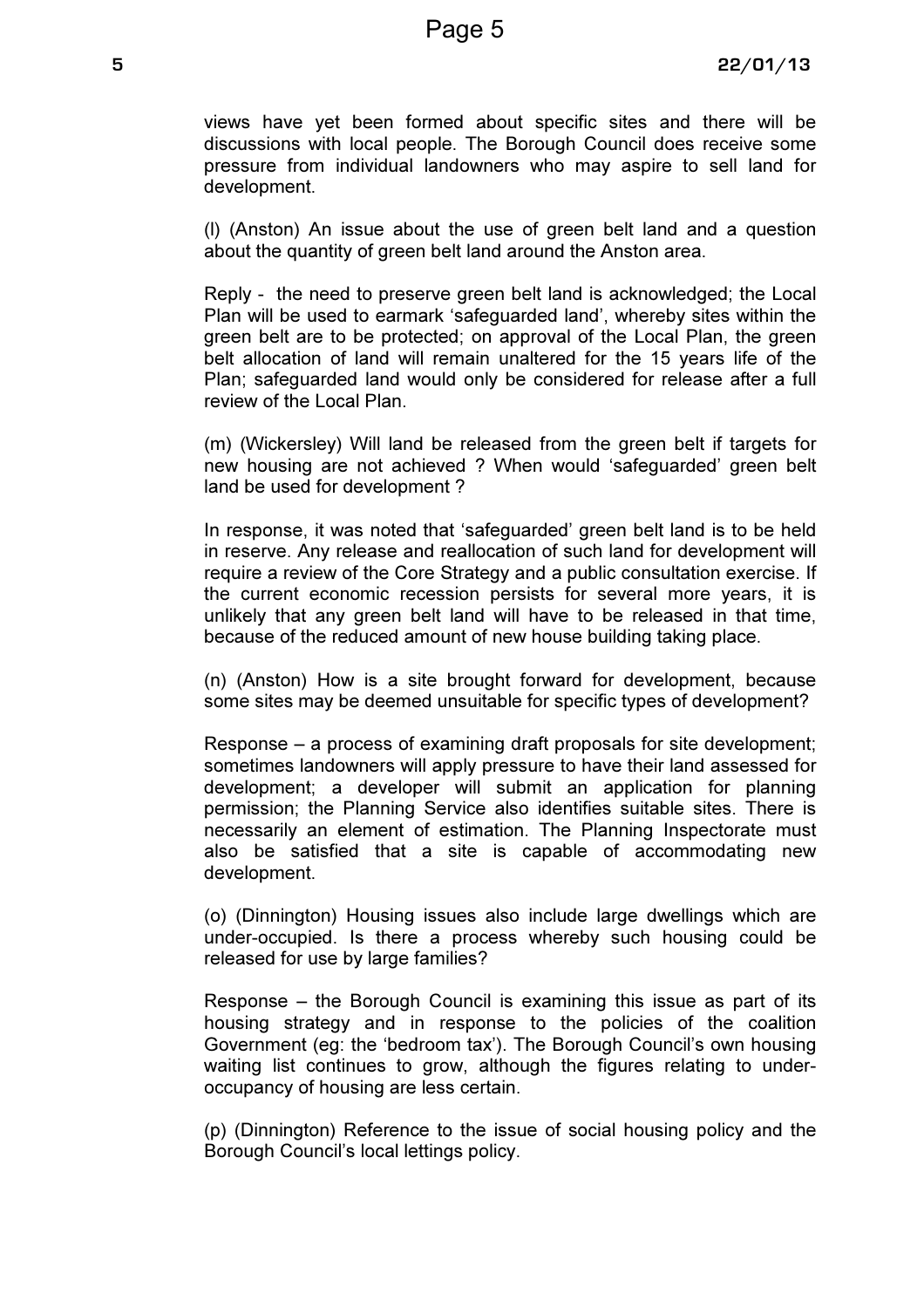Reply – the Borough Council has good relationships with social landlords. Every endeavour is made to supply the local demand for a range of suitable housing. People do migrate between areas.

(q) (Dinnington) Suggestion that clear guidelines should be introduced for the allocation of social housing to tenants, in a way that meets the needs of local people. Such a process has been successful in Treeton, but less so at Laughton Common where people arrived from many other areas.

(r) (Catcliffe) Is it possible for the type of development at Waverley (some 4,000 houses) to alter, perhaps as a consequence of coalition Government policy ?

Response – a developer is able to resubmit an application to vary a Section 106 agreement; the coalition Government is committed to provide affordable housing, although such policy is subject to change.

(s) (Anston) A landowner is able to veto a developer's plans to build houses ?

Reply - If a landowner is unwilling to sell land, no development will take place. It is not the intention of the Borough Council to undertake the compulsory purchase of land in order to meet targets for housing provision.

(t) (Dinnington) An issue about the possible use of land formerly allocated as 'white' land in the now outdated unitary development plan.

Response – There would first of all be an emphasis upon the use of allocated land, rather than green belt land or safeguarded land.

(u) (Anston) A plea that the forthcoming public consultation may be as extensive and informative as possible.

In response, the Borough Council representatives stated that the intention of the Local Plan is to distribute housing development across the whole Borough area in a sensible and shared way. There will always objections expressed in the "not in my back yard" argument. The speculative planning applications ought to be avoided. The Borough Council intends to consult effectively, prepare a Local Plan and try and help the development process.

Parish Councils asked to be provided with a copy of the presentation slides used at this meeting.

## 26. ANY OTHER BUSINESS

Parish Council representatives raised the following issues:-

(1) Dinnington Road/Worksop Road, Woodsetts